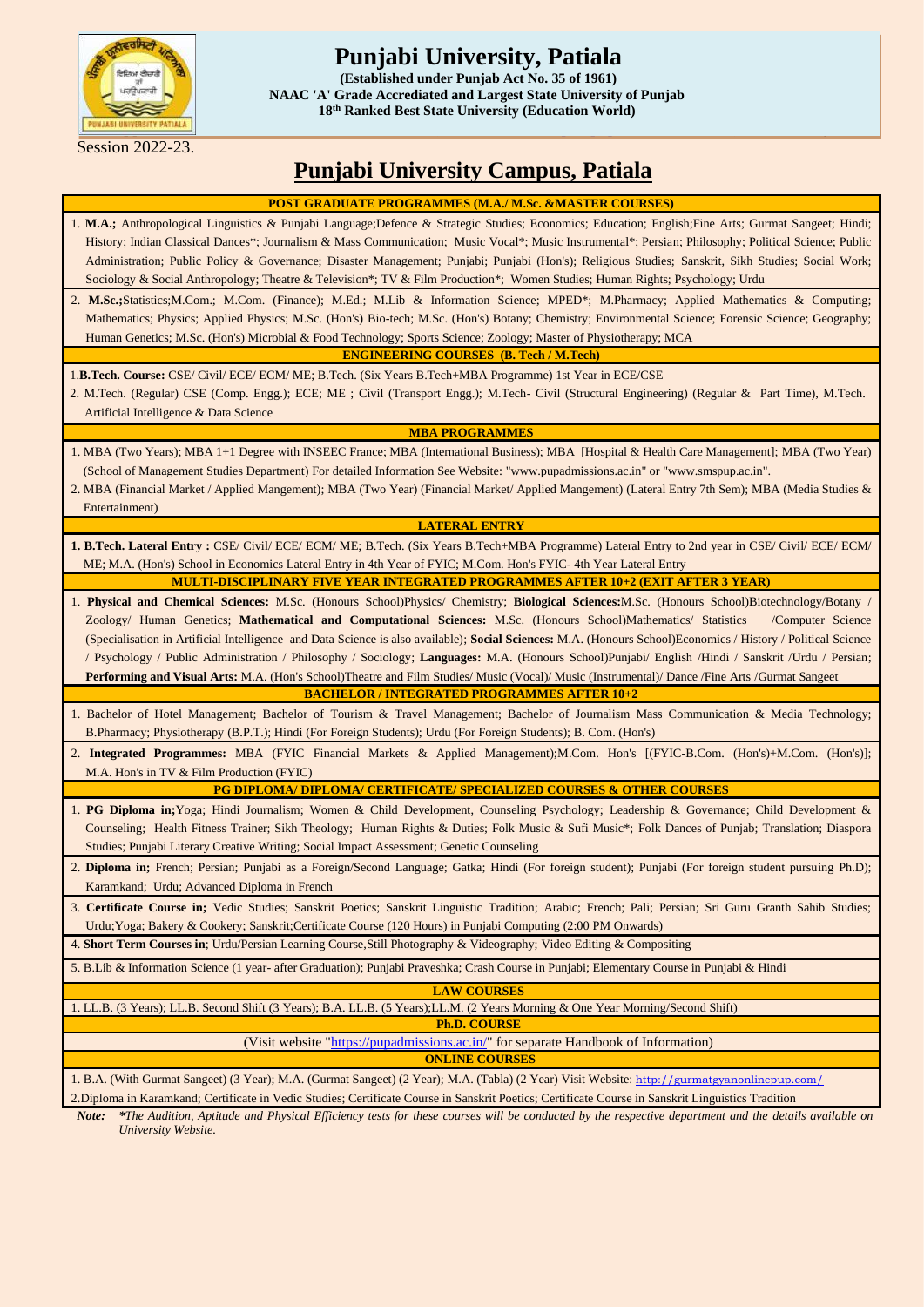## **PUNJABI UNIVERSITY REGIONAL CENTRES/NEIGHBOURHOOD CAMPUSES**

#### **Punjabi University Guru Kashi Campus, Damdama Sahib (Talwandi Sabo)**

For Course Information Please Visit Website: [www.pugkc.ac.in](http://www.pugkc.ac.in/) & <http://ycoe.ac.in/> or <https://pupadmissions.ac.in/>

**Yadavindra Department of Engineering:** B.Tech (ECE, ME, CSE, ECM); M.Tech- Regular and Part-time (ECE, ME, CSE); MCA; M.Sc (IT); PGDCA; BCA; B.Sc (Hons AI & Data Science); Diploma (ECE, ME, CSE); DCA; Certificate Courses in Computer Hardware Fundamentals; Certificate Course in Computer Basics & office Automation; Certificate Course in Electronic Circuits Fabrication and testing; Certificate Course in Web Desiging; Certificate Course in Welder; Certificate Course in Turner; Certificate Course in Plumbing; Certificate Course in Fire and Industrial Safety Management

**Yadavindra Department of Science:** M.Sc. Mathematics; B.Sc. (Non-Medical); B.Sc. (Medical); B.Sc. Computer Science; 10+1 Direct Admission; 10+2 Direct Admission; First Module of Golden Heart Scheme (10+1 & 10+2)

**Department of Business Studies:** BBA; B.Com.**;** M.Com., MBA

**Guru Kashi Department of Social Sciences:** M.A. (History), M.A. (Political Science), B.A.

**Guru Kashi Department of Language:** M.A. (Punjabi), M.A. (English), Certificate Course in Translation

#### **Punjabi University Regional Centre For Information Technology And Management, Mohali**

(ALL COURSES IN ABEYANCE)

**Punjabi University Regional Centre, Bathinda**

M.A. (Punjabi / English / Economics) ; LLM.; M.Ed., LL.B., B.Ed.

**Neighbourhood Campus Rampura Phul**

(ALL COURSES IN ABEYANCE)

**Nawab Sher Mohammad Khan Institute of Advanced Studies in Urdu, Persian and Arabic, Malerkotla**

M.A. Persian; M.Sc.(IT) Lateral Entry; Certificate Course in Urdu; Arabic; Persian; PGDCA; Certificate Course in Computer Application; Diploma in Computer Hardware and Networking

**DPunjabi University Akali Phoola Singh Neighborhood Campus, Dehla Seehan (Sangrur)**

B.A.; BCA; PGDCA; Diploma Course in Computer Hardware & Networking; Certificate Course in Computer Application **Punjabi University Campus, Maur (Bathinda)**

B.Com; B.A.

**Punjabi University Neighbourhood Campus, Dera Baba Jogipir, Village Ralla (Mansa)** MCA (Lateral Entry); BCA; PGDCA

**Punjabi University Neighbourhood Campus, Jaito**

BCA; M.Sc. (IT) Lateral Entry; Post Graduate Diploma in Modern Office & Secretarial Practice (PGDMOSP); Certificate Course in Punjabi Computer Typing & Shorthand; Certificate Course in English Computer Typing & Shorthand

**Punjabi University Baba Dhyan Dass Neighbourhood Campus, Jhuneer (Mansa)**

BA; B.Com.; PGDCA; Post Graduate Diploma in Agricultural Marketing; M.Com.

**Last Date Of Applications Without Late Fee**

**For All Courses after 10+2 &Multi-Disciplinary Five Year Integrated Post-graduate Programmes 18th July 2022 For All Courses after Graduation 16<sup>th</sup> August 2022** 

**Note: For Other Courses, dates of applications, interviews & other details see Handbook of Information on available Website.**

#### **COURSES IN WHICH ADMISSION IS ON THE BASIS OF STATE/NATIONAL LEVEL ENTRANCE TEST/COUNSELING**

**B.Ed. (Twoyears) - LL.B. (3 Years), LL.B. Second Shift (3 Years), B.A. LL.B. (5 Years) by the concerned University dealing with State Counseling**

*For admission in Distance Education Courses and in the constituent colleges of the University, separate advertisement will be given.*

- 1. The University has most qualified faculty, Outstanding Placement & Best infrastructure; Hostel, Transportation.
- 2. The application forms of admission for the year 2022-23 will be submitted through On-line system. However, courses shown in the Neighbourhood Campuses/Regional Centres mentioned above are on first come first serve & through offline mode. The candidate can apply for the admission (Without Entrance Test) through online after making a payment of Rs. 1000/- (Rs. 700/- for SC/ST Candidates) & Fee for Ph.D. Entrance Test is Rs. 2000/- (for SC/ST candidates Rs. 1400/-) (without late fees) through Credit/Debit Card or Internet-Banking.
- 3. A Candidate who has appeared in the qualifying examination & his/her result is still awaited, may also apply.
- 4. For filling online application forms & for other details refer to the Handbook of Information available on <https://handbook.pupadmissions.ac.in/>

### **DEAN ACADEMIC AFFAIRS**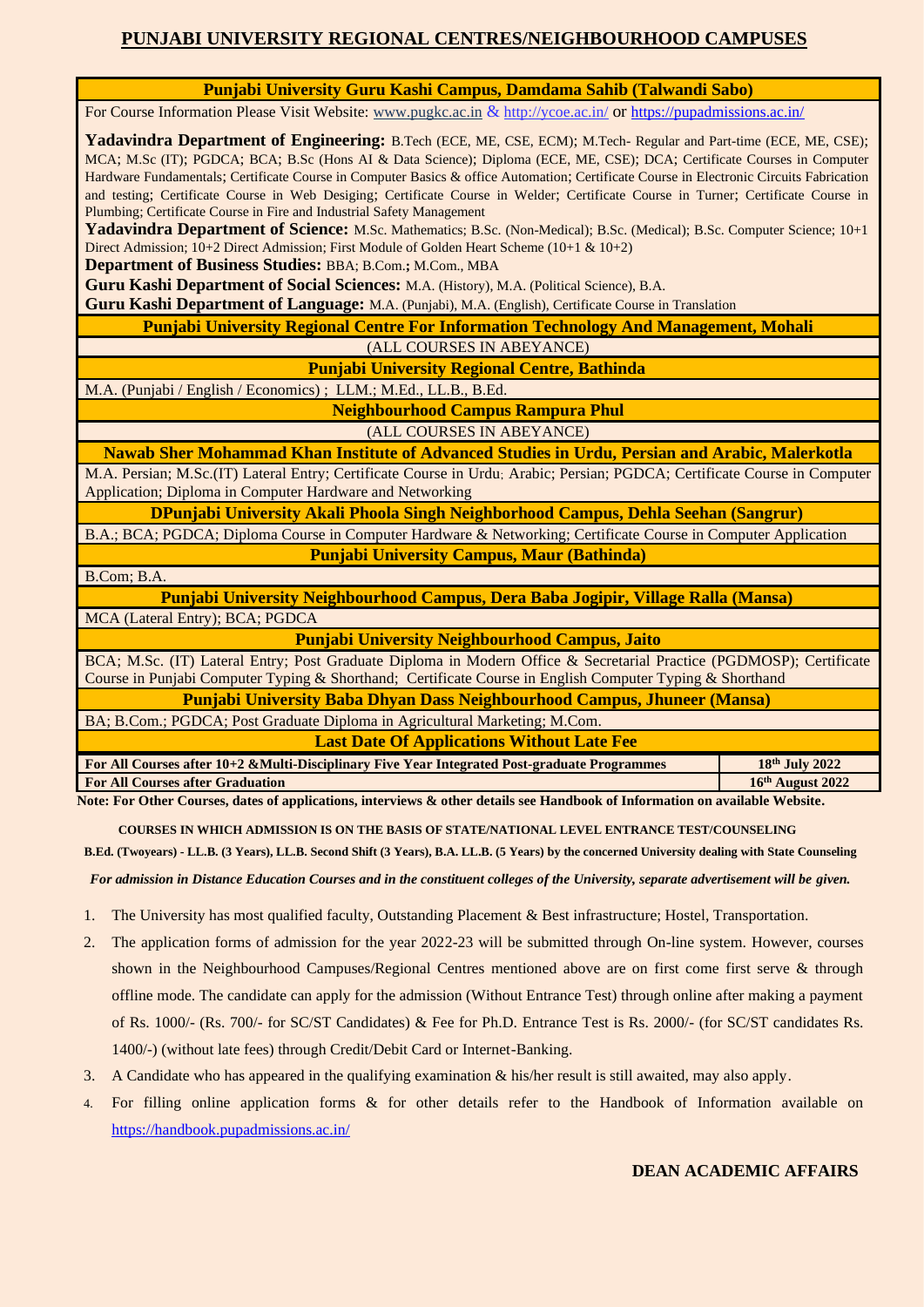| ਵਿਦਿਆ ਵੀਚਾਰੀ           | ਪੰਜਾਬੀ ਯੂਨੀਵਰਸਿਟੀ, ਪਟਿਆਲਾ<br>$(1961$ ਦੇ ਪੰਜਾਬ ਐਕਟ ਨੰ: 35 ਤਹਿਤ ਸਥਾਪਤ)<br>ਨੈਕ ਦੁਆਰ 'ਏ' ਗਰੇਡ ਪਮਾਨਿਤ ਅਤੇ ਪੰਜਾਬ ਦੀ ਸਭ ਤੋਂ ਵੱਡੀ ਸਟੇਟ ਯੂਨੀਵਰਸਿਟੀ<br>18 <sup>ਵਾਂ</sup> ਦਰਜਾ ਪਾਪਤ ਸਰਵੋਤਮ ਸਟੇਟ ਯੂਨੀਵਰਸਿਟੀ (ਐਜੂਕੇਸ਼ਨ ਵਰਲਡ)                                                                                                                                                                                                                                                                                                                                                                                                                                                                                        |
|------------------------|--------------------------------------------------------------------------------------------------------------------------------------------------------------------------------------------------------------------------------------------------------------------------------------------------------------------------------------------------------------------------------------------------------------------------------------------------------------------------------------------------------------------------------------------------------------------------------------------------------------------------------------------------------------------------------------------------------|
|                        | ਪੋਸ਼ਟ ਗਰੇਜੂਏਟ ਪ੍ਰੋਗਰਾਮਜ਼ (ਐਮ.ਏ. ਐਮ.ਐਸ.ਸੀ. ਅਤੇ ਮਾਸਟਰ ਕੋਰਸਜ਼)                                                                                                                                                                                                                                                                                                                                                                                                                                                                                                                                                                                                                                            |
|                        | 1. <b>ਐਮ.ਏ.;</b> ਐਂਥਰੋਪੋਲੋਜੀਕਲ ਲਿੰਗੁਇਸਟਿਕਸ ਐਂਡ ਪੰਜਾਬੀ ਲੈਂਗੁਏਜ਼; ਡਿਫੈਂਸ ਐਂਡ ਸਟਰੈਟਿਜਿਕ ਸਟੱਡੀਜ਼; ਇਕਨਾਮਿਕਸ; ਐਜੂਕੇਸ਼ਨ; ਇੰਗਲਿਸ਼; ਫਾਈਨ ਆਰਟਸ;<br>ਗੁਰਮਤਿ ਸੰਗੀਤ; ਹਿੰਦੀ; ਹਿਸਟਰੀ; ਇੰਡੀਅਨ ਕਲਾਸਿਕਲ ਡਾਂਸਜ*਼;ਜਰਨਲਿਜਮ ਐਂਡ ਮਾਸ ਕਾਮਨੀਕੇਸ਼ਨ; ਮਿਊਜਿਕ ਵੋਕਲ*; ਮਿਊਜਿਕ ਇੰਸਟਰੁਮੈਂਟਲ*;<br>ਪਰਸ਼ੀਅਨ; ਫਿਲਾਸਫ਼ੀ; ਪੁਲੀਟੀਕਲ ਸਾਇੰਸ; ਪਬਲਿਕ ਐਡਮਨਿਸਟਰੇਸ਼ਨ; ਪਬਲਿਕ ਪਾਲਿਸੀ ਅਤੇ ਗਵਰਨੈਂਸ; ਡਿਜ਼ਾਸਟਰ ਮੈਨੇਜਮੈਂਟ; ਪੰਜਾਬੀ, ਪੰਜਾਬੀ<br>ਆਨਰਜ਼; ਰਿਲੀਜ਼ੀਅਸ ਸਟੱਡੀਜ਼; ਸੰਸਕ੍ਰਿਤ; ਸਿੱਖ ਸਟੱਡੀਜ਼; ਸ਼ੋਸਲ ਵਰਕ; ਸ਼ੋਸ਼ਿਆਲੋਜੀ ਐਂਡ ਸ਼ੋਸ਼ਲ ਐਂਥਰੋਪੋਲੋਜੀ; ਥੀਏਟਰ ਐਂਡ ਟੈਲੀਵਿਜ਼ਨ*;ਟੀ.ਵੀ.<br>ਅਤੇ ਫਿਲਮ ਪਰਡਕਸ਼ਨ; ਵੁਮੈਨ ਸਟੱਡੀਜ਼; ਹਿਊਮਨ ਰਾਈਟਸ; ਸਾਈਕੋਲੋਜੀ; ਉਰਦੂ                                                                                                                    |
|                        | 2. ਐਮ.ਐਸ.ਸੀ.; ਸਟੈਟਿਸਟਿਕਸ; ਐਮ.ਕਾਮ; ਐਮ.ਕਾਮ (ਫਾਈਨਾਂਸ); ਐਮ.ਐਡ.; ਐਮ.ਲਿਬ ਐਂਡ ਇੰਨਫਰਮੇਸ਼ਨ ਸਾਇੰਸ; ਐਮਪੀਈਐਡ*; ਐਮ.ਫਾਰਮੇਸੀ; ਅਪਲਾਈਡ<br>ਮੈਥੇਮੈਟਿਕਸ ਐਂਡ ਕੰਪਿਊਟਿੰਗ; ਮੈਥੇਮੈਟਿਕਸ; ਫਿਜਿਕਸ; ਅਪਲਾਈਡ ਫਿਜਿਕਸ; ਐਮ.ਐਸਸੀ.ਆਨਰਜ਼ ਬਾਇਓਟੈਕਨਾਲੋਜੀ; ਐਮ.ਐਸਸੀ.ਆਨਰਜ਼ ਬਾਟਨੀ;<br>ਕੈਮਿਸਟਰੀ; ਇੰਨਵਾਇਰਨਮੈਂਟਲ ਸਾਇੰਸ; ਫੌਰੈਂਸਿਕ ਸਾਇੰਸ; ਜੋਗਰਾਫ਼ੀ; ਹਿਊਮਨ ਜੈਨੇਟਿਕਸ;ਐਮ.ਐਸਸੀ.ਆਨਰਜ਼ ਮਾਈਕਰੋਬਾਇਲ ਐਂਡ ਫੂਡ ਟੈਕਨਾਲੋਜੀ;<br>ਸਪੋਰਟਸ ਸਾਇੰਸ; ਜੁਆਲੋਜੀ; ਮਾਸਟਰ ਆਫ਼ ਫਿਜਿਓਥੈਰੈਪੀ; ਐਮ.ਸੀ.ਏ.                                                                                                                                                                                                                                                                               |
|                        | ਇੰਜੀਨੀਅਰਿੰਗ ਕੋਰਸਜ (ਬੀ.ਟੈਕ.∠ ਐਮ.ਟੈਕ.)                                                                                                                                                                                                                                                                                                                                                                                                                                                                                                                                                                                                                                                                   |
|                        | 1. ਬੀ.ਟੈਕ. ਭਾਗ ਪਹਿਲਾ– CSE/CIVIL/ECE/ECM/ME; ਛੇ-ਸਾਲਾ–ਬੀ.ਟੈਕ.+ਐਮ.ਬੀ.ਏ.ਪ੍ਰੋਗਰਾਮ ਭਾਗ ਪਹਿਲਾ CSE/ECE<br>2. ਐਮ.ਟੈਕ. (ਰੈਗੂਲਰ) CSE (Comp. Engg.); ECE; ME; Civil (Transport Engg.); ਐਮ.ਟੈਕ.Civil (Structural Engineering) (ਰੈਗੂਲਰ ਅਤੇ ਪਾਰਟ ਟਾਈਮ);<br>ਐਮ.ਟੈਕ. ਆਰਟੀਫਿਸੀਅਲ ਇੰਟੇਲੀਜੈਂਸ ਅਤੇ ਡਾਟਾ ਸਾਇੰਸ<br>ਐਮ.ਬੀ.ਏ. ਪੋਗਰਾਮਜ਼                                                                                                                                                                                                                                                                                                                                                                                          |
|                        |                                                                                                                                                                                                                                                                                                                                                                                                                                                                                                                                                                                                                                                                                                        |
|                        | 1. ਐਮ.ਬੀ.ਏ.(ਦੋ ਸਾਲਾ); ਐਮ.ਬੀ.ਏ.1+1 INSEEC France ਦੇ ਨਾਲ; ਐਮ.ਬੀ.ਏ. (ਇੰਟਰਨੇਸ਼ਨਲ ਬਿਜਨਸ); ਐਮ.ਬੀ.ਏ. (ਹਾਸਪੀਟਲ ਅਤੇ ਹੇਲਥ ਕੇਅਰ<br>ਮੈਨੇਜਮੈਂਟ) (ਸਕੂਲ ਆਫ ਮੈਨੇਜਮੈਂਟ ਸਟਡੀਜ਼ ਵਿਭਾਗ) ਵਧੇਰੇ ਜਾਣਕਾਰੀ ਲਈ ਵੈਬਸਾਈਟ "www.pupadmissions.ac.in" or "www.smspup.ac.in"ਵੇਖੋ:<br>2. ਐਮ.ਬੀ.ਏ. (ਫਾਇਨੈਂਸਲ ਮਾਰਕਿਟ <sub>⁄</sub> ਅਪਲਾਈਡ ਮੈਨੇਜਮੈਟ); ਐਮ.ਬੀ.ਏ. (ਫਾਈਨੈਂਸਲ ਮਾਰਕਿਟ <sub>⁄</sub> ਅਪਲਾਈਡ ਮੈਨੇਜਮੈਟ) ਦੋ ਸਾਲਾ ਪ੍ਰੋਗਰਾਮ (ਲੇਟਰਲ<br>ਐਂਟਰੀ 7th ਸਮੈਸਟਰ); ਐਮ.ਬੀ.ਏ. (ਮੀਡੀਆ ਸਟਡੀਜ਼ ਅਤੇ ਐਂਟਰਟੇਨਮੈਂਟ)                                                                                                                                                                                                                                         |
|                        | ਲੇਟਰਲ ਐਟਰੀ ਪ੍ਰੋਗਰਾਮਜ਼                                                                                                                                                                                                                                                                                                                                                                                                                                                                                                                                                                                                                                                                                  |
|                        | <u>1. <b>ਬੀ.ਟੈਕ. ਲੇਟਰਲ ਐਂਟਰੀ</b>: CSE/CIVIL/ECE/ECM/ME ਦੇ ਦੂਸਰੇ ਸਾਲ ਵਿੱਚ; ਛੇ-ਸਾਲਾ-ਬੀ.ਟੈਕ.+ਐਮ.ਬੀ.ਏ. ਪ੍ਰੋਗਰਾਮ ਭਾਗ ਪਹਿਲਾ</u><br>CSE/CIVIL/ECE/ECM/ME; ਐਮ.ਏ. ਆਨਰਜ਼ ਸਕੂਲ ਇਨ ਇਕਨਾਮਿਕਸ (ਪੰਜ ਸਾਲਾ ਇੰਟਗਰੇਟਿਡ ਦੇ IV ਸਾਲ ਵਿਚ ਲੇਟਰਲ ਐਂਟਰੀ); ਐਮ.ਕਾਮ<br>ਆਨਰਜ਼- ਪੰਜ ਸਾਲਾ ਇੰਟਗਰੇਟਿਡ ਕੋਰਸ IVਸਾਲ (ਲੇਟਰਲ ਐਂਟਰੀ)                                                                                                                                                                                                                                                                                                                                                                                                           |
|                        | ਮਲਟੀ ਡਿਸਪਲੀਨਰੀ ਪੰਜ ਸਾਲਾ ਇੰਟੀਗਰੇਟਡ ਪੋਸਟ-ਗ੍ਰੈਜੂਏਟ ਪ੍ਰੋਗਰਾਮਜ (ਤਿੰਨ ਸਾਲਾਂ ਬਾਅਦ ਐਕਜਿਟ)                                                                                                                                                                                                                                                                                                                                                                                                                                                                                                                                                                                                                      |
|                        | ਵਿਜੀਕਲ ਅਤੇ ਕੈਮੀਕਲ ਸਾਇੰਸਜ਼:ਐਮ.ਐਸਸੀ. (ਆਨਰਜ਼ ਸਕੂਲ) ਫਿਜਿਕਸ ਕੈਮਿਸਟਰੀ; ਬਾਇਓਲੋਜੀਕਲ ਸਾਇੰਸਜ਼: ਐਮ.ਐਸਸੀ.(ਆਨਰਜ਼ ਸਕੂਲ)<br>ਬਾਇਓਟੈਕਨਾਲੋਜੀ∠ ਬਾਟਨੀ∠ ਜ਼ੁਆਲੋਜੀ∠ਹਿਊਮਨ ਜੇਨੈਟਿਕਸ; <b>ਮੈਥੇਮੈਟਿਕਸ ਐਂਡ ਕੰਪਿਊਟੀਸ਼ਨਲ ਸਾਇੰਸਿਜ</b> : ਐਮ.ਐਸਸੀ. (ਆਨਰਜ਼ ਸਕੂਲ) ਮੈਥੇਮੈਟਿਕਸ∠<br>ਸਟੈਟਿਸਟਿਕਸ∠ ਕੰਪਿਊਟਰ ਸਾਇੰਸ (ਸਪੈਸ਼ਲਾਈਜ਼ੇਸ਼ਨ ਇਨ ਆਰਟੀਫਿਸ਼ੀਅਲ ਇੰਟੈਲੀਜੇਸ ਐਂਡ ਡਾਟਾ ਸਾਇੰਸ); <b>ਸੋਸ਼ਲ ਸਾਇੰਸਿਜ਼</b> :ਐਮ.ਏ.(ਆਨਰਜ ਸਕੂਲ)<br>ਇਕਨਾਮਿਕਸ ਹਿਸਟਰੀ ਪੋਲੀਟੀਕਲ ਸਾਇੰਸ ਸਾਈਕਾਲੋਜੀ ਪਬਲਿਕ ਐਡਮਨੀਸਟ੍ਰੇਸ਼ਨ ਫਿਲਾਸਫੀ ਸੋਸ਼ਿਆਲੋਜੀ; <b>ਲੈਗੂਏਜ਼ਿਜ</b> ਼ ਐਮ. ਏ. (ਆਨਰਜ਼)<br>ਪੰਜਾਬੀ∠ ਇੰਗਲਿਸ਼∠ ਹਿੰਦੀ∠ ਸੰਸਕ੍ਰਿਤ∠ ਉਰਦੂ∠ ਪਰਸ਼ੀਅਨ; <b>ਪਰਫਾਰਮਿੰਗ ਐਂਡ ਵਿਜ਼ੂਅਲ ਆਰਟਸ</b> :ਐਮ.ਏ(ਆਨਰਜ਼ ਸਕੂਲ) ਥੀਏਟਰ ਐਂਡ ਫਿਲਮ<br>ਸਟੱਡੀਜ਼∕ ਮਿਊਜ਼ਿਕ (ਵੋਕਲ) ∕ਮਿਊਜ਼ਿਕ(ਇਨਸਟਰੂਮੈਂਟਲ) ⁄ਡਾਂਸ ⁄ਫਾਈਨ ਆਰਟਸ ⁄ ਗੂਰਮਤਿ ਸੰਗੀਤ |
|                        | ਬੈਚੂਲਰ / ਇੰਟੀਗਰੇਟਿਡਪ੍ਰੋਗਰਾਮਜ਼ $10+2$ ਤੋਂ ਬਾਅਦ (ਬੀ.ਏ. ⁄ਬੀ.ਐਸਸੀ. / ਇੰਟੀਗਰੇਟਿਡ ਕੋਰਸਜ਼)                                                                                                                                                                                                                                                                                                                                                                                                                                                                                                                                                                                                                    |
|                        | 1. ਬੈਚੂਲਰ ਆਫ ਹੋਟਲ ਮੈਨੇਜਮੈਂਟ; ਬੈਚੂਲਰ ਆਫ ਟੂਰਿਜਮ ਅਤੇ ਟਰੈਵਲ ਮੈਨੇਜਮੈਂਟ; ਬੈਚੂਲਰ ਆਫ ਜਰਨਲਿਜਮ, ਮਾਸ ਕਾਮਨੀਕੇਸ਼ਨ ਐਂਡ ਮੀਡੀਆ<br>ਟੈਕਨਾਲੋਜੀ; ਬੀ. ਫਾਰਮੇਸੀ.; ਫਿਜਿਓਥੈਰੈਪੀ (ਬੀ.ਪੀ.ਟੀ.); ਹਿੰਦੀ (For Foreign Students); ਉਰਦੂ(For Foreign Students); ਬੀ.ਕਾਮ.ਆਨਰਜ                                                                                                                                                                                                                                                                                                                                                                                                                                                              |
| 2.<br>ਇੰਟੀਗਰੇਟਿਡ ਕੋਰਸ) | ੀ <b>ਈਟੀਗਰੇਟਿਡ ਪੋਗਰਾਮ</b> :ਐਮ.ਬੀ.ਏ (ਪੰਜ ਸਾਲਾ ਇੰਟੀਗਰੇਟਿਡ ਕੋਰਸ ਫਾਇਨੈਸ਼ੀਅਲ ਮਾਰਕੀਟ ਅਤੇ ਅਪਲਾਇਡ ਮੈਨੇਜਮੈਟ); ਐਮ.ਕਾਮ. ਆਨਰਜ਼ (ਪੰਜ<br>ਸਾਲਾ ਇੰਟੀਗਰੇਟਿਡ ਕੋਰਸ– ਬੀ.ਕਾਮ.(ਆਨਰਜ਼)+ਐਮ.ਕਾਮ (ਆਨਰਜ਼)); ਐਮ.ਏ. ਆਨਰਜ਼ ਇਨ ਟੀ.ਵੀ. ਅਤੇ ਫਿਲਮ ਪ੍ਰੋਡਕਸ਼ਨ (ਪੰਜ ਸਾਲਾ                                                                                                                                                                                                                                                                                                                                                                                                                                                                    |
|                        | ਪੋਸਟ-ਗ੍ਰੈਜੂਏਟ ਡਿਪਲੋਮਾ∕ ਡਿਪਲੋਮਾ∕ ਸਰਟੀਫਿਕੇਟ∕ ਸਪੈਸ਼ੇਲਾਈਜ਼ਡ ਕੋਰਸਜ਼ ਅਤੇ ਹੋਰ ਕੋਰਸਿਜ਼                                                                                                                                                                                                                                                                                                                                                                                                                                                                                                                                                                                                                         |
|                        | 1. <b>ਪੀ.ਜੀ.ਡਿਪਲੋਮਾ ਇੰਨ</b> :ਯੋਗਾ, ਹਿੰਦੀ ਜਰਨਲਿਜ਼ਮ, ਵੁਮੈਨ ਐਂਡ ਚਾਈਲਡ ਡਿਵੈਲਪਮੈਂਟ, ਕਾਉਂਸਲਿੰਗ ਸਾਈਕੋਲੋਜੀ, ਲੀਡਰਸ਼ਿਪ ਅਤੇ ਗਵਰਨੈਂਸ, ਚਾਈਲਡ<br>ਡਿਵੈਲਪਮੈਂਟ ਅਤੇ ਕਾਉਂਸਲਿੰਗ; ਹੈਲਥ ਫਿੱਟਨੈਸ ਟ੍ਰੇਨਰ; ਸਿੱਖ ਥਿਓਲੋਜੀ; ਹਿਊਮਨ ਰਾਈਟਸ ਐਂਡ ਡਿਊਟੀਜ਼; ਫੋਕ ਮਿਊਜ਼ਿਕ ਐਂਡ ਸੂਫ਼ੀ ਮਿਊਜ਼ਕ*; ਫ੍ਰਕ<br>ਡਾਸਿੰਜ ਆਫ ਪੰਜਾਬ; ਟਰਾਂਸਲੇਸ਼ਨ; ਡਾਈਸਪੋਰਾ ਸਟੱਡੀਜ;ਪੰਜਾਬੀ ਲਿਟਰੇਰੀ ਕਰਿਏਟਿਵ ਰਾਇਟਿੰਗ; ਸੋਸ਼ਲ ਇਮਪੈਕਟ ਅਸੈਸਮੈਂਟ; ਜੇਨੇਟਿਕ ਕਾਉਂਸਲਿੰਗ                                                                                                                                                                                                                                                                                                                  |
|                        | 2. ਡਿਪਲੋਮਾਂ ਇੰਨ; ਫਰੈਂਚ; ਪਰਸ਼ੀਅਨ; ਪੰਜਾਬੀ ਐਜ ਏ ਫੋਰਨ ਦੂਸਰੀ ਭਾਸ਼ਾ; ਗੱਤਕਾ; ਹਿੰਦੀ (For Foreign Students); ਪੰਜਾਬੀ (For Foreign Student<br>pursuing Ph.D); ਕਰਮਕਾਂਡ; ਉਰਦੂ; ਐਡਵਾਂਸਡ ਡਿਪਲੋਮਾਂ ਕੋਰਸ ਇੰਨ ਫਰੈਂਚ                                                                                                                                                                                                                                                                                                                                                                                                                                                                                                      |
|                        | 3. ਸਰਟੀਫਿਕੇਟ ਕੋਰਸ ਇੰਨ;ਵੈਦਿਕ ਸਟੱਡਿਜ਼; ਸੰਸਕਿਤ ਪੋਏਟਿਕਸ;ਸੰਸਕਿਤ ਲਿੰਗੁਇਸਟਿਕਸ ਟਰੇਡੀਸਨ;ਅਰੈਬਿਕ; ਫਰੈਂਚ; ਪਾਲੀ; ਪਰਸੀਅਨ; ਸ਼੍ਰੀ ਗੁਰੂ ਗੰਥ<br>ਸਾਹਿਬ ਸਟਡੀਜ; ਉਰਦੂ; ਯੋਗਾ; ਬੇਕਰੀ ਐਂਡ ਕੂਕਰੀ; ਸੰਸਕ੍ਰਿਤ; ਸਰਟੀਫਿਕੇਟ ਕੋਰਸ (120 ਘੰਟੇ) ਇਨ ਪੰਜਾਬੀ ਕੰਪਿਊਟਿੰਗ (2 ਵਜੇ ਤੋ ਬਾਅਦ);                                                                                                                                                                                                                                                                                                                                                                                                                                                       |
|                        | 4. <b>ਸਾਰਟ ਟਰਮ ਕੋਰਸਿਜ ਇਨ</b> ; ਉਰਦੂ ਪਰਸ਼ੀਅਨ ਲਰਨਿੰਗ ਕੋਰਸ; ਸਟਿਲ ਫੋਟੋਗਰਾਫੀ ਅਤੇ ਵੀਡਿਓਗਰਾਫੀ; ਵੀਡਿਓ ਐਡੀਟਿੰਗ ਅਤੇ ਕੰਮਪੋਸੀਟਿੰਗ                                                                                                                                                                                                                                                                                                                                                                                                                                                                                                                                                                                  |
| ਅਤੇ ਹਿੰਦੀ              | 5.ਬੀ.ਲਿਬ.ਐਂਡ ਇੰਨਫਰਮੇਸ਼ਨ ਸਾਇੰਸ (1ਸਾਲਾ-ਗਰੈਜੂਏਸ਼ਨ ਤੋਂ ਬਾਅਦ), ਪੰਜਾਬੀ ਪਰਵੇਸ਼ਿਕਾ, ਕਰੈਸ ਕੋਰਸ ਇੰਨ ਪੰਜਾਬੀ, ਐਲੀਮੈਂਟਰੀ ਕੋਰਸ ਇੰਨ ਪੰਜਾਬੀ                                                                                                                                                                                                                                                                                                                                                                                                                                                                                                                                                                            |
| ਸਵੇਰੇ ∕ਦੂਜੀ ਸ਼ਿਫਟ)     | ਲਾਅ ਕੋਰਸਿਜ<br>ਐਲ.ਐਲ.ਬੀ. (3 ਸਾਲਾ); ਐਲ.ਐਲ.ਬੀ. ਦੂਜੀ ਸ਼ਿਫਟ (3 ਸਾਲਾ);ਬੀ.ਏ ਐਲ.ਐਲ.ਬੀ (5 ਸਾਲਾ); ਐਲ.ਐਲਐਮ. (2 ਸਾਲਾ ਸਵੇਰੇ ਅਤੇ ਇੱਕ ਸਾਲਾ                                                                                                                                                                                                                                                                                                                                                                                                                                                                                                                                                                            |
|                        | ਪੀਐਚ.ਡੀ.ਕੋਰਸ                                                                                                                                                                                                                                                                                                                                                                                                                                                                                                                                                                                                                                                                                           |
|                        | ਵੇਖੋ ਵੱਖਰੀ ਸੂਚਨਾ-ਪੁਸਤਕ ਵੈਬਸਾਈਟ "https://pupadmissions.ac.in/"<br>"Handbook of Information)                                                                                                                                                                                                                                                                                                                                                                                                                                                                                                                                                                                                             |
|                        | ਆਨ–ਲਾਈਨ ਕੋਰਸਜ਼                                                                                                                                                                                                                                                                                                                                                                                                                                                                                                                                                                                                                                                                                         |
| ਲਿੰਗੁਇਸਟਿਕਸ ਟ੍ਰੈਡੀਸ਼ਨ  | 1. ਬੀ.ਏ. (ਗੁਰਮਤਿ ਸੰਗੀਤ ਦੇ ਨਾਲ) (ਤਿੰਨ-ਸਾਲਾਂ);ਐਮ.ਏ. (ਗੁਰਮਤਿ ਸੰਗੀਤ) (ਦੋ-ਸਾਲਾਂ); ਐਮ.ਏ. (ਤਬਲਾ) (ਦੋ-ਸਾਲਾਂ);ਵੇਖੋ http://gurmatgyanonlinepup.com/<br>ੰਡਿਪਲੋਮਾ ਇਨ ਕਰਮਕਾਂਡ; ਸਰਟੀਫਿਕੇਟ ਇਨ ਵੈਦਿਕ ਸਟੱਡੀਜ਼; ਸਰਟੀਫਿਕੇਟ ਇਨ ਸੰਸਕ੍ਰਿਤ ਪੋਇਟਿਕਸ; ਸਰਟੀਫਿਕੇਟ ਕੋਰਸ ਇਨ ਸੰਸਕ੍ <mark>ਰਿ</mark> ਤ                                                                                                                                                                                                                                                                                                                                                                                                                                 |
|                        | <b>ਨੋਟ</b> :– ਇਹਨਾਂ ਕੋਰਸਾਂ ਦਾ ਔਡੀਸ਼ਨ, ਐਪਟੀਟਿਊਡ ਅਤੇ ਫਿਜੀਕਲੀ ਐਫ਼ੀਸੈਂਸੀ ਟੈਸਟ ਸਬੰਧਿਤ ਵਿਭਾਗ ਵੱਲੋਂ ਕੰਡਕਟ ਕੀਤਾ ਜਾਵੇਗਾ, ਜਿਸਦਾ ਵੇਰਵਾ<br>ਯੂਨੀਵਰਸਿਟੀ ਵੈਬਸਾਈਟਤੇ ਉਪਲਬਧ ਹੈ।                                                                                                                                                                                                                                                                                                                                                                                                                                                                                                                                          |